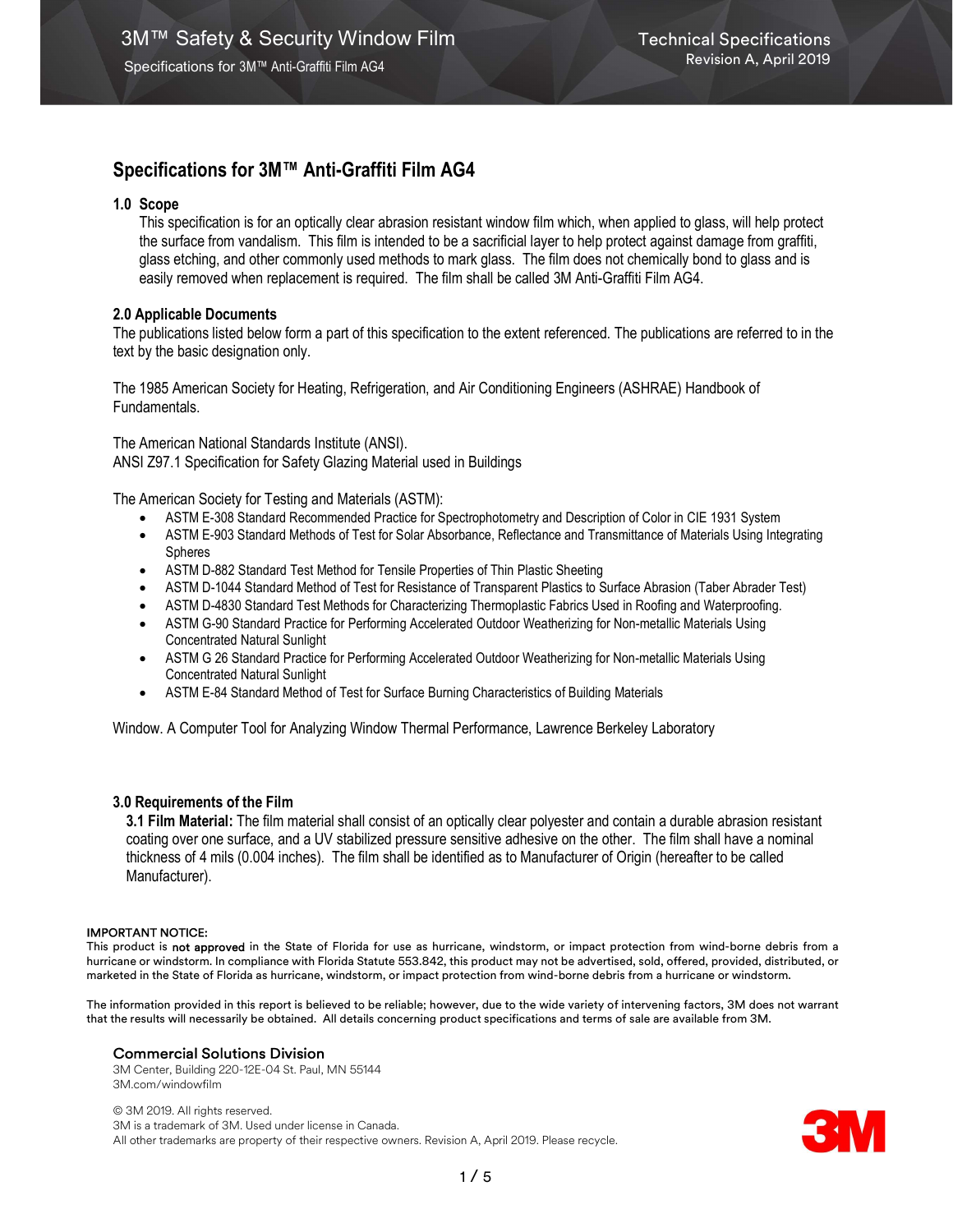## 3.2 Film Properties, with coatings (nominal):

- a) Tensile Strength (ASTM D882): 25,000 psi
- b) Break Strength (ASTM D882): 100 lbs/in
- c) Elongation at Break (ASTM D882): >100%
- d) Peel Strength: 1 lb/inch.
- e) Puncture Strength (ASTM D 4830): 90 lbs.
- f) Abrasion Resistance (ASTM D1044): < 2 percent increase in haze.

## 3.3 Solar Performance Properties: film applied to ¼" thick clear glass

- a) Visible Light Transmission (ASTM E 903): 86%
- b) Ultraviolet Transmission (ASTM E 903): less than 1% (300 380 nm)
- b) Visible Reflection: not more than 10%
- d) Solar Heat Gain Coefficient: 0.81

3.4 Flammability: The Manufacturer shall provide independent test data showing a Flame Spread Index of 5 and Smoke Developed Index of 10 per ASTM E-84.

3.5 Abrasion Resistance: The Manufacturer shall provide independent test data showing that the film shall have a surface coating that is resistant to abrasion such that, less than 5% increase of transmitted light haze will result in accordance with ASTM D-1044 using 100 cycles, 500 grams weight, and the CS10F Calibrase Wheel.

3.6 Adhesive System: The film shall be supplied with a high mass pressure sensitive weatherable acrylate adhesive applied uniformly over the surface opposite the abrasion resistant coated surface. The adhesive shall be pressure sensitive (not water activated) and physically bond (not chemically bond) to the glass. The adhesive shall be essentially optically flat and shall meet the following criteria:

a. Viewing the film from a distance of ten feet at angles up to 45 degrees from either side of the glass, the film itself shall not appear distorted.

b. It shall not be necessary to seal around the edges of the applied film system with a lacquer or other substance in order to prevent moisture or free water from penetrating under the film system.

## 4.0 Requirements of the Authorized Dealer/Applicator (ADA)

4.1 The ADA shall provide documentation that the ADA is authorized by the Manufacturer of the window film to install said window film as per the Manufacturer's specifications and in accordance with specific requests as to be determined and agreed to by the customer.

4.2 Authorization of dealership may be verified through the company's 3M ID Number.

4.3 The ADA will provide a commercial building reference list of ten (10) properties where the ADA has installed window film. This list will include the following information:

\* Name of building

- \* The name and telephone number of a management contact
- \* Type of glass
- \* Type of film

### IMPORTANT NOTICE:

This product is not approved in the State of Florida for use as hurricane, windstorm, or impact protection from wind-borne debris from a hurricane or windstorm. In compliance with Florida Statute 553.842, this product may not be advertised, sold, offered, provided, distributed, or marketed in the State of Florida as hurricane, windstorm, or impact protection from wind-borne debris from a hurricane or windstorm.

The information provided in this report is believed to be reliable; however, due to the wide variety of intervening factors, 3M does not warrant that the results will necessarily be obtained. All details concerning product specifications and terms of sale are available from 3M.

## Commercial Solutions Division

3M Center, Building 220-12E-04 St. Paul, MN 55144 3M.com/windowfilm

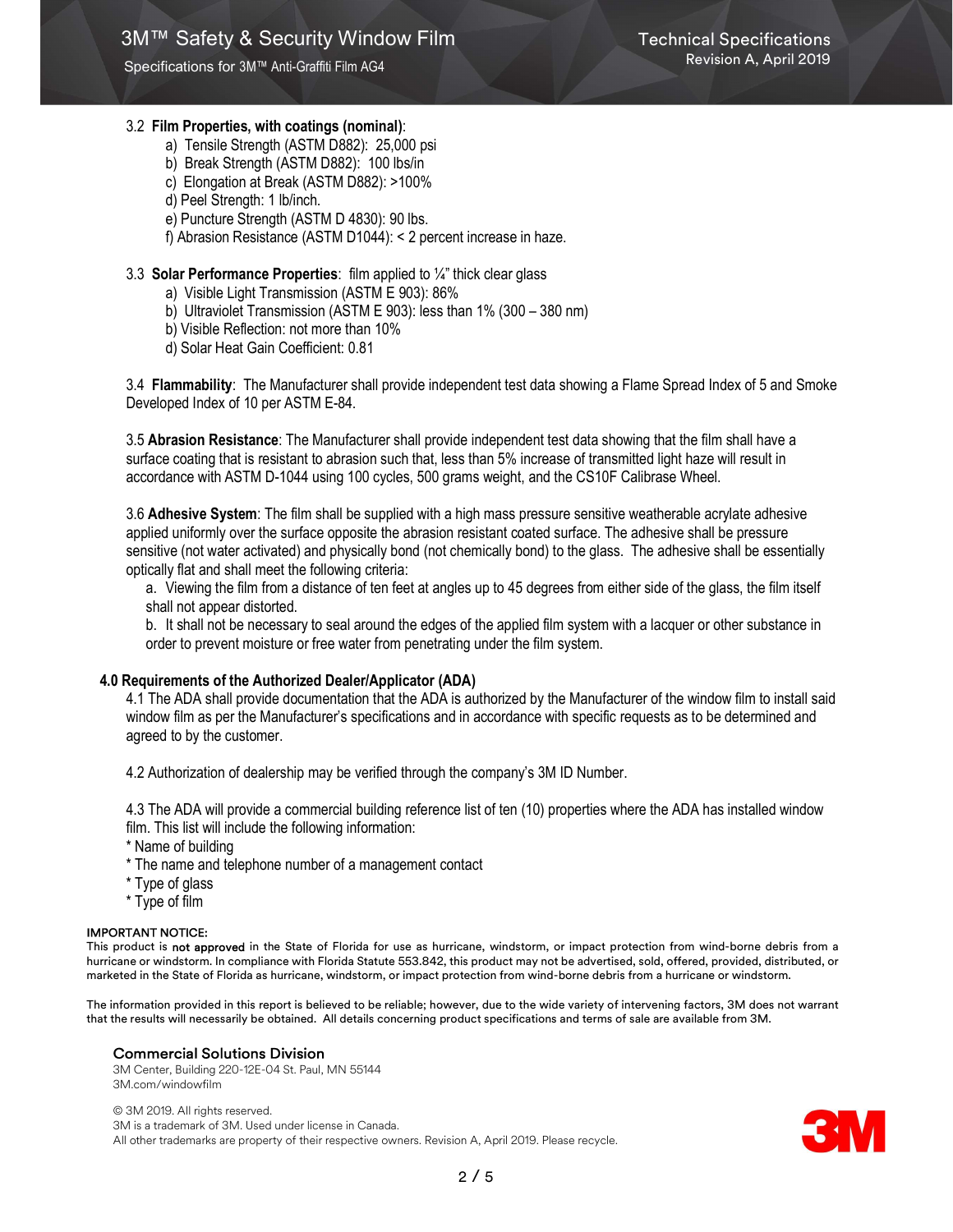### \* Amount of film installed

\* Date of completion

### 5.0 Requirements of the Manufacturer

5.1 The Manufacturer will ensure proper quality control during production, shipping and inventory, clearly identify and label each film core with the product designation and run number.

5.2 Materials shall be manufactured by: 3M Commercial Solutions Division 3M Center, Building 280 St. Paul, MN 55144-1000

And purchased through: Energy Products Distribution 9223 Harford Road Baltimore, MD 21234 1-800-537-3911 | info@epdwindowfilm.com

### 6.0 Application

6.1 Examination: Examine glass surfaces to receive new film and verify that they are free from defects and imperfections, which will affect the final appearance. Correct all such deficiencies before starting film application.

#### 6.2 Preparation:

a. The window and window framing will be cleaned thoroughly with a neutral cleaning solution. The inside surface of the window glass shall be scraped with stainless steel razor blades with clean, sharp edges to ensure the removal of any foreign contaminants without damages the glass surface.

b. Drop cloths or other absorbent material shall be placed on the window sill or sash to absorb moisture accumulation generated by the film application.

6.3 Installation: The film shall be applied as to the specifications of the Manufacturer by an ADA.

a. Materials will be delivered to the job site with the manufacturer's labels intact and legible.

b. To minimize waste, the film will be cut to specification utilizing a vertical dispenser designed for that purpose. Film edges shall be cut neatly and square at a uniform distance of 1/8" (3 mm) to 1/16" (1.6 mm) of the window-sealing device.

c. Film shall be wet-applied using clean water and slip solution to facilitate positioning of the film onto glass.

d. To ensure efficient removal of excess water from the underside of the film and to maximize bonding of the pressure sensitive adhesive, polyplastic bladed squeegees shall be used.

e. Upon completion, the film may have a dimpled appearance from residual moisture. Said moisture shall, under reasonable weather conditions, dry flat with no moisture dimples within a period of 30 calendar days when viewed under normal viewing conditions.

f. After installation, any leftover material will be removed and the work area will be returned to original condition. Use all necessary means to protect the film before, during and after the installation.

### 7.0 Cleaning

The film may be washed using common window cleaning solutions, including ammonia solutions, 30 days after application. Abrasive type cleaning agents and bristle brushes, which could scratch the film, must not be used. Synthetic sponges or soft cloths are recommended.

#### IMPORTANT NOTICE:

This product is not approved in the State of Florida for use as hurricane, windstorm, or impact protection from wind-borne debris from a hurricane or windstorm. In compliance with Florida Statute 553.842, this product may not be advertised, sold, offered, provided, distributed, or marketed in the State of Florida as hurricane, windstorm, or impact protection from wind-borne debris from a hurricane or windstorm.

The information provided in this report is believed to be reliable; however, due to the wide variety of intervening factors, 3M does not warrant that the results will necessarily be obtained. All details concerning product specifications and terms of sale are available from 3M.

#### Commercial Solutions Division

3M Center, Building 220-12E-04 St. Paul, MN 55144 3M.com/windowfilm

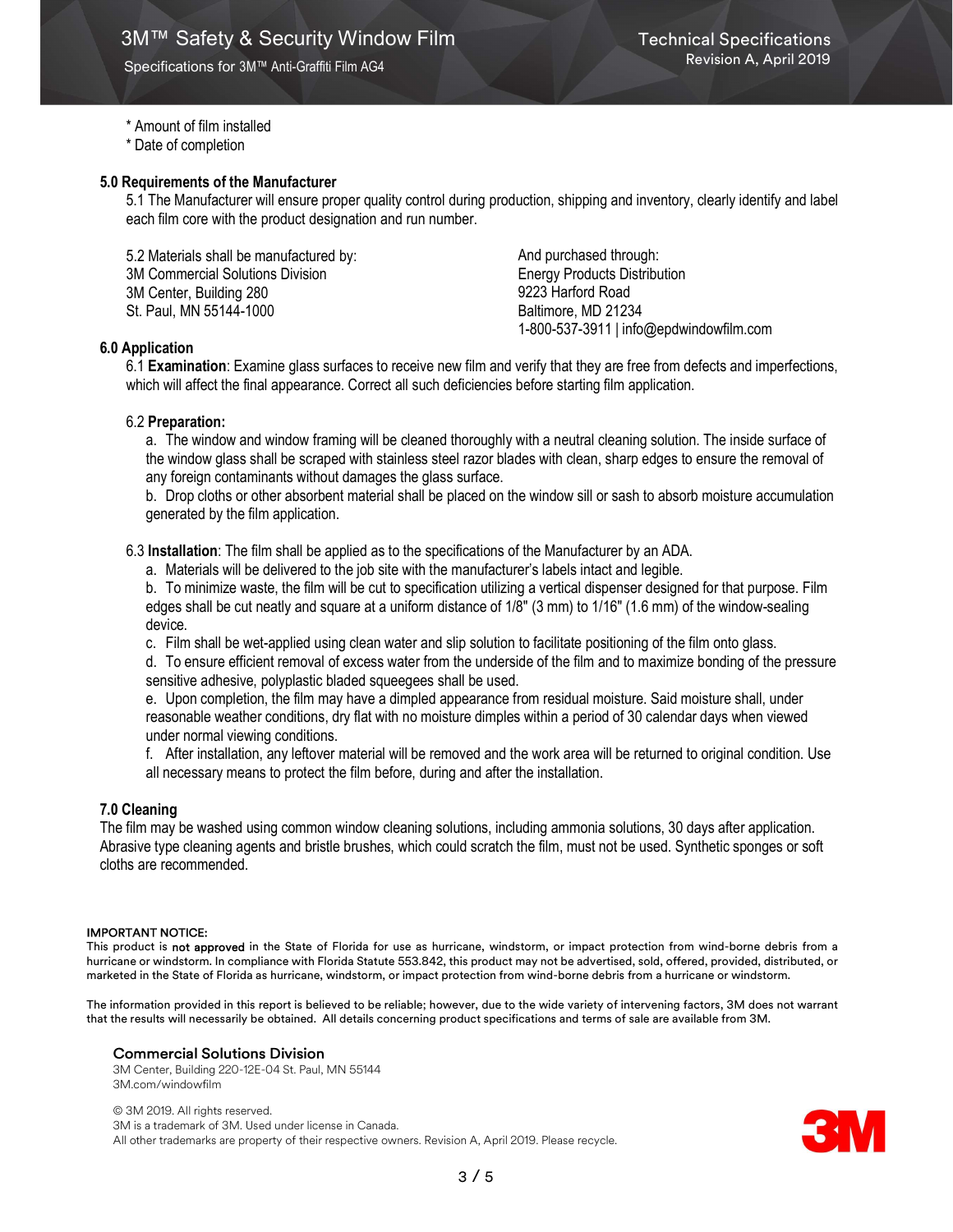## 8.0 Warranty

a) The application shall be warranted by the film manufacturer (3M) for a period of \_\_\_\_\_ years in that the film will maintain solar reflective properties without cracking, crazing, delaminating, peeling, or discoloration. In the event that the product is found to be defective under warranty, the film manufacturer (3M) will replace such quantity of the film proved to be defective, and will additionally provide the removal and reapplication labor free of charge.

b) 8.2 The film manufacturer (3M) also warrants against glass failure due to thermal shock fracture of the glass window unit (maximum value \$500 per window) provided the film is applied to recommended types of glass and the failure occurs within sixty (60) months from the start of application. Any glass failure must be reviewed by the film manufacturer (3M) prior to replacement.

#### IMPORTANT NOTICE:

This product is not approved in the State of Florida for use as hurricane, windstorm, or impact protection from wind-borne debris from a hurricane or windstorm. In compliance with Florida Statute 553.842, this product may not be advertised, sold, offered, provided, distributed, or marketed in the State of Florida as hurricane, windstorm, or impact protection from wind-borne debris from a hurricane or windstorm.

The information provided in this report is believed to be reliable; however, due to the wide variety of intervening factors, 3M does not warrant that the results will necessarily be obtained. All details concerning product specifications and terms of sale are available from 3M.

#### Commercial Solutions Division

3M Center, Building 220-12E-04 St. Paul, MN 55144 3M.com/windowfilm